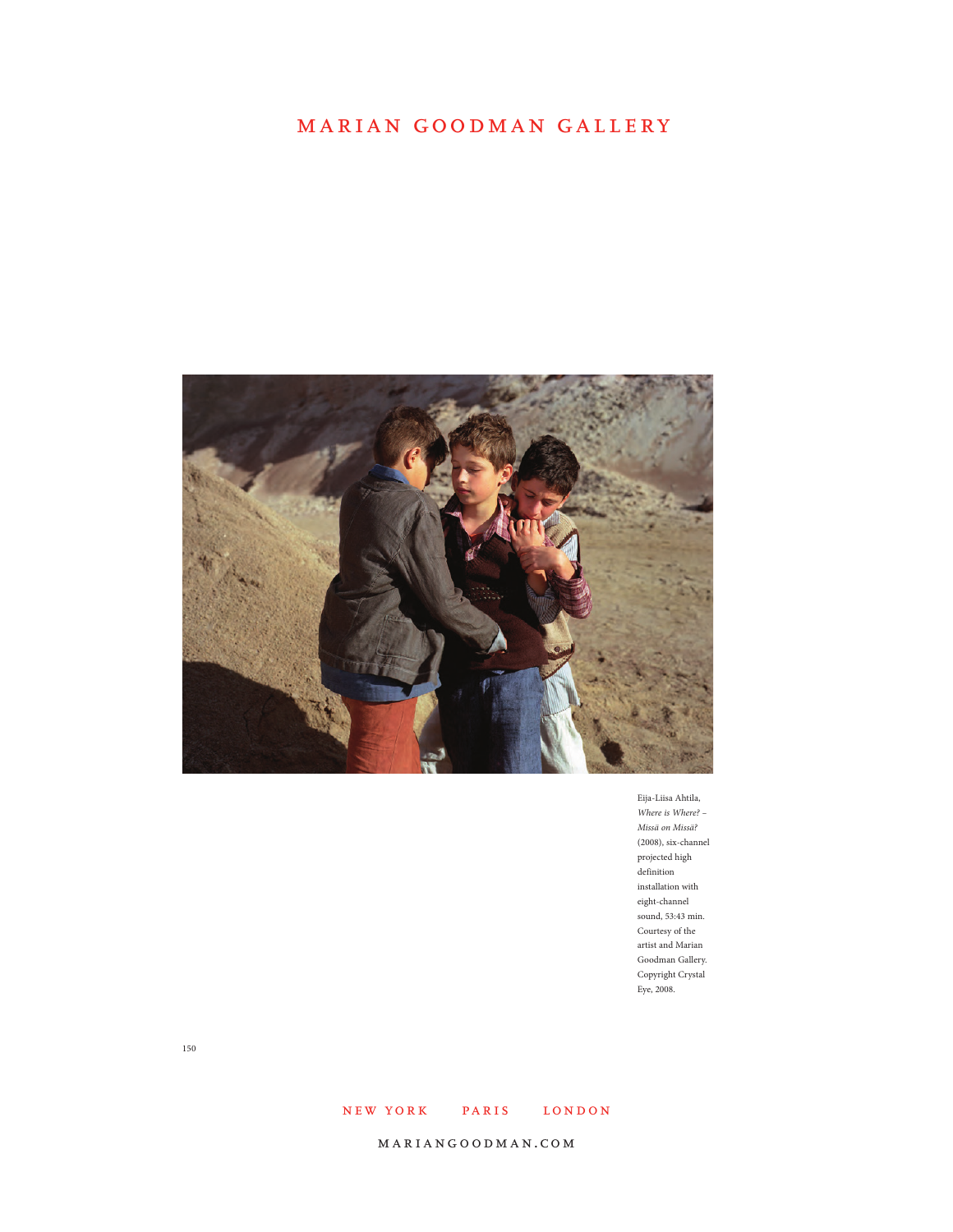Moving Image Review & Art Journal · Volume 3 · Number 2 © 2014 Intellect Ltd Article. English language. doi: 10.1386/miraj.3.2.150\_1

# The poetic reactivation of historical time: Eija-Liisa Ahtila's *Where is Where?*

Maria Walsh University of the Arts London

#### **ABSTRACT**

*In this article, I argue that Eija-Liisa Ahtila's techniques of narration in her six-screen film installation* Where is Where? *(2008) generate an affective, lived relation to historical time that counters its reduction in contemporary news media to a series of easily consumed and forgotten instants. Ahtila's multi-screen film, based in part on Frantz Fanon's account of the murder by two Algerian boys of their European playmate as revenge for the massacre of Meftah in 1956 during the Algerian War, conjures a different kind of remembering and embodying of historical events. To elaborate this claim, I perform a rereading of Guy Debord's concept of historical time and argue that Ahtila's work orchestrates an image of historical time transformed into 'use' rather than collected in the archive. This form of time, which incorporates historical agency and cyclical temporalities, connects with Julia Kristeva's concept of 'women's time' as well as Irish poet Eavan Boland's writing on history and the past in relation to oppression, colonialism and violence. Film examples looked at include Alain Resnais'* Hiroshima, Mon Amour *(1959) and I consider Maya Deren's notion of the poetic in film. Through an evocation of the 'vertical register' of the latter,* Where is Where? *shows us the incommensurability of war crime and trauma as well as the necessity to forge a relation to this incommensurability.* 

film installation historical time narrative poetic film cyclical time reactivation

**KEYWORDS** 

The Finnish artist Eija-Liisa Ahtila is one of the best-known artists engaged in what Jean-Christophe Royoux refers to as 'the cinema of exhibition' (1999: 21). This 'cinema' takes place in gallery spaces that encourage a distracted ambulatory spectatorship

### NEW YORK PARIS LONDON

#### mariangoodman.com

151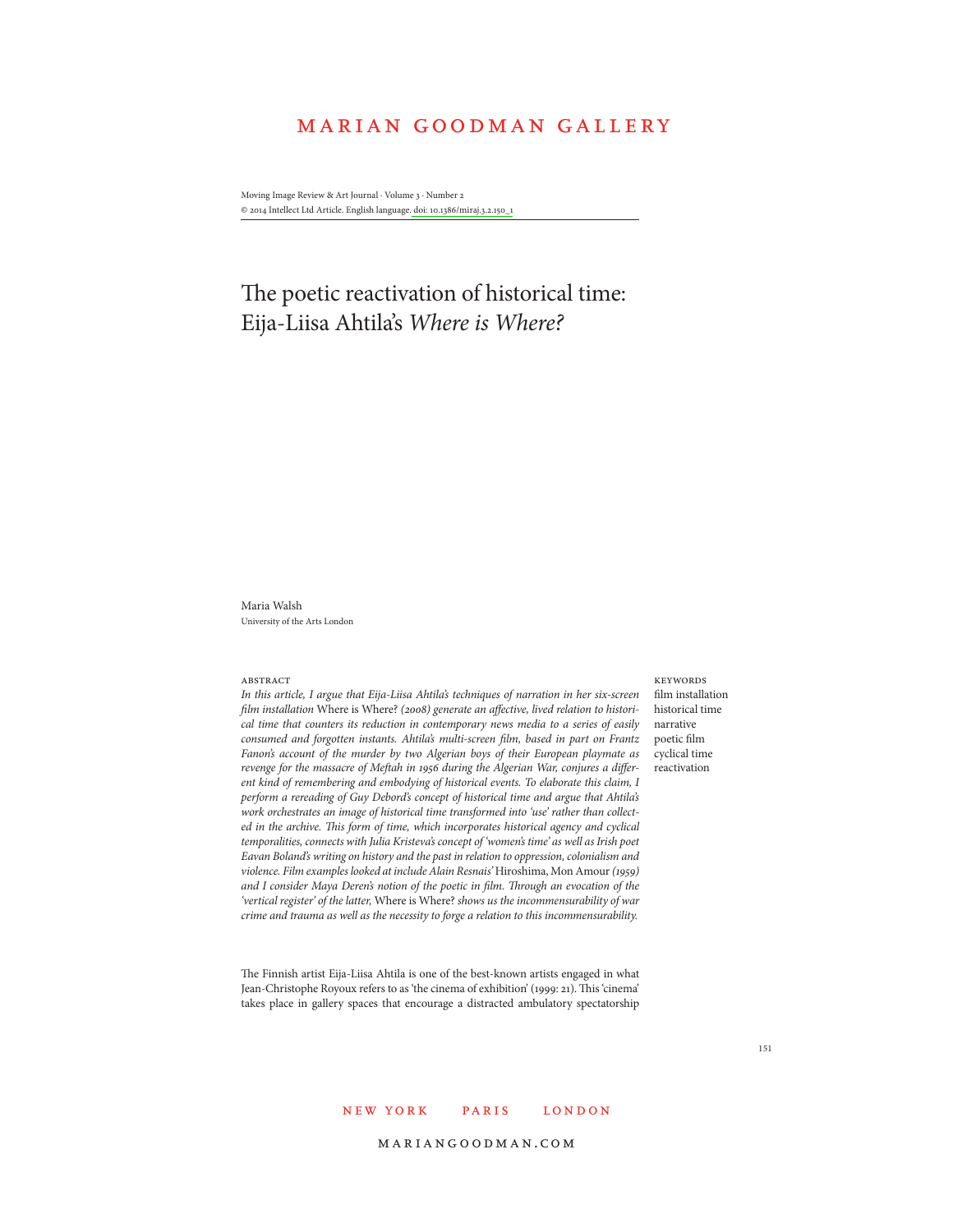Maria Walsh

1. See Peter Osborne, (2004), 'Distracted reception: Time, art and technology', in Jessica Morgan and Gregor Muir (eds), *Time Zones: Recent Film and Video*, Tate Modern: London, pp. 66–75.

2. Ahtila releases many of her film installations as singlescreen editions. Screened at the Prince Charles Cinema, London, in April 2010, the single-screen edition of *Where is Where?*, in which the screen is gridded into four sections, lacks the immersive effect of the spatial narration that occurs in the installation.

3. Fanon had been asked to assess the two boy's mental states. He briefly recounts the interview dialogue between his team and the boys in *The Wretched of the Earth*.

4. Ahtila admits to being interested in Hans-Thies Lehmann's ideas about postdramatic theatre (Ahtila in Essling, 2012: 26). As opposed to drama, in post-dramatic theatre (Lehmann's book of the same name was published in 1999), actors are no longer representing characters and their actions but assume the role of 'text bearer'. Spectators have to circumnavigate the presentation of linguistic and gestural material rather than follow an organized plotline. This is reminiscent of Brechtian theatre, which Ahtila has referred to in earlier interviews (Ahtila in Iles 2003: 62).

and is often comprised of multiple screens, which distribute images simultaneously in space rather than purely by means of the successive temporality of traditional cinema. Both these aspects have been considered as freeing the viewer from the dictates of the hypnotic cinema screen, but, equally, this kind of peripatetic spectatorship can be seen as encouraging the distracted inattention that characterizes contemporary forms of televisual media.<sup>1</sup> Rather than celebrating or promulgating this kind of spectatorship, some artists create conditions of reception to engage viewers in forms of narrative that not only counter distraction and inattentiveness, but also deal with philosophical themes of life, death and history on a cinematic scale. Many of Ahtila's installations combine multiple screens with duration and demand the concentration we expect to give the feature film. This is especially the case in the work that is the focus of this article, *Where is Where?* (2008), a 53-minute-43-second-long six-screen installation featuring comfortable seating and screenings timed on the hour so as to encourage immersive and committed, rather than ambulatory, viewing. In what follows, I will explore how Ahtila's techniques of narration in *Where is Where?*, which are dependent on but not reducible to her use of multiple screens,<sup>2</sup> generate an affective, lived relation to history that counters its reduction in contemporary news media to a series of easily consumed and forgotten instants. I suggest that Ahtila's multi-screen work conjures a different kind of remembering and embodying of historical events, in other words, a different relation to temporality.

The main narrative events of *Where is Where?* are dispersed across four central screens arranged in an open square format, the two other screens being located at the entrance and exit of this central enclosure. The entrance screen shows an animated film reminiscent of two-tone shadow theatre, which displays some of the motifs – a bird, a desert, a setting sun – that feature in a poem recited at the beginning of the film by the main protagonist. She is a contemporary poet, who first appears standing in a stagelike black space against a background of two sets side-by-side, both representing places of worship, one Islamic, the other a Catholic church. The screen at the exit shows still images of dead people lying where they fell; digitized archival documentary footage of, we assume, the Algerian War. These screens function almost like a trailer and a coda to the 53-minute film, in which two narrative threads are enfolded into each another.

One diegesis focuses on the contemporary poet (played by Kati Outinen) in her suburban house in Helsinki (although this could be any European city), as she is researching an event that happened in the 1950s during the Algerian War in which two young teenage Algerians murdered their European playmate. Ahtila's research for this film partly centres on Frantz Fanon's account of this incident in *The Wretched of the Earth* (1963) where it appears as one of the case studies on the effects of war trauma that form a bleak counterpoint to his calls for revolutionary insurrection in the rest of the book.<sup>3</sup> Ahtila's research for her film aligns Fanon's case study with Arthur Rimbaud's lyric poem 'Enfance' (1873–1875), in which he connects childhood and death as a passage from wondrous self-absorption to bitter disillusionment. The poet is visited in her home by Death (Tommi Korpela) – a character familiar in Nordic cinema from films such as Ingmar Bergman's *The Seventh Seal* (1959) – who mediates between the present and the past worlds in the film, between Europe today and Algeria at the time of the murder. As well as accompanying the poet to theatrical staged enactments of the aftermath of the massacre, Death escorts the teenage boys on a boat journey to the poet's summer house.

The second diegesis follows a re-enactment of the boys' act of violence, their revenge, so they claim, for the massacre at Meftah of 40 Algerian men dragged from their beds and executed in 1956. The contagion of violence, which turns children into murderers and friends into sacrificial scapegoats, is staged in the installation using a variety of genres - documentary, docu-drama, and post-dramatic theatre<sup>4</sup> - to mediate between the here and there of Europe and Algeria and the here and now of screen and

152

### NEW YORK PARIS LONDON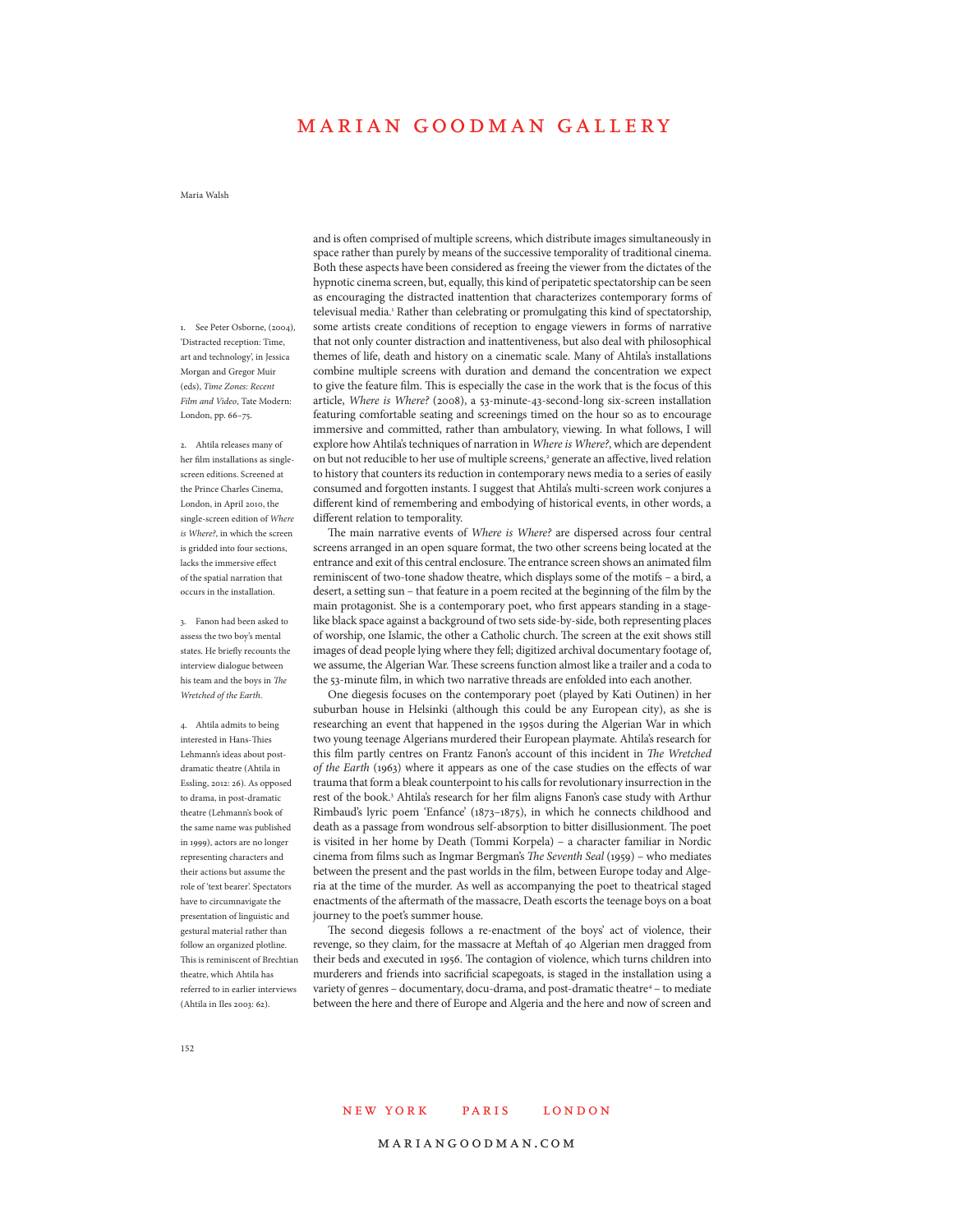The poetic reactivation of historical time

installation space. These spaces contaminate each other creating multi-dimensional temporalities: a group of French soldiers enacting the massacre suddenly appear in the poet's house outside Helsinki, which is simultaneously shown from different angles on all four screens. It is as if the past event of the massacre is taking place again, not only in the mind's eye of the poet but in actual synchrony with her present location in time and space, the viewer being incorporated into this spatio-temporal dislocation due to the immersive scale of the installation. At another point in the film, the Algerian boys, Adel and Ismael, appear in a small rowing boat in the poet's swimming pool. On the one hand, they could be said to have emerged from her subconscious dreamworld, but, on the other hand, because of the way the montage disrupts and conjoins the various locations and temporalities across the four central screens, it is as if the boys are suspended in a future anterior point from which they, along with the Poet and the viewer, can observe their past actions. In bringing together two parallel stories from different dimensions of time, the installation prevents the spectator from taking up an omniscient viewpoint on either story. In this, it subjects us to the partiality of knowledge as it is derived from lived experience, before being consolidated in totalizing frameworks, such as official historical accounts of events. The installation materializes the historical event in what Guiliana Bruno identifies as a 'terrain of shifting positions – the product of multiple, incorporated, and mobile viewpoints' (2002: 178). As well as the spatialization of aberrant montage that assembles and dislocates the various temporalities and sites of the film, the 'terrain of shifting positions' in *Where is Where?* is accentuated by a tension between narrative, and its reliance on linear and/or progressive forms of storytelling, and poetry, which conveys feelings and sensations in temporally suspended images. In creating a spatial dynamism between literary narrative and the poetry of images, I claim that *Where is Where?* gives us the opportunity to connect on an affective level with historical events. Rather than situating them as ordered narratives of the past, their unfinished nature as experience is reactivated, mediated as it is by the Poet.

*Where is Where?* differs slightly from Ahtila's previous work in its foregrounding of history. As Régis Durand says about this work, it is 'an eruption of history (the real one, here that of French colonisation of Algeria) in an oeuvre in which it has up until now been conspicuously absent' (2008: 181). The closest treatment of history in Ahtila's previous work is her incursion into family history in installations such as *Today* (1996), which explores the relationship between a father and a daughter, showing the story of the grandfather's death and the emotional turmoil that circulates between the protagonists in their distinct yet interconnected psycho-temporalities in relation to this event. Distributed on three screens, which form three 'walls' of the square format of the installation, the fast-paced editing and the relay of the characters' voice-overs confuse sequential relations between events and how they are recounted. The female protagonist in *Today* is a teenager, but it is also implied that she is the elderly woman, Vera, who appears in the next sequence. We deduce this because she announces that she is 66 years of age before the image cuts to Vera's apartment and especially because of the way that the colour red is used in the film as a poetic imaging device to associate the younger and the older woman. The camera focuses in on the former's red shirt during her monologue in the first part of the film, while, in the second part, the older woman's apartment is shot through a red filter that makes visual links across the temporal and spatial zones of the film without explicitly confirming their interconnection.5 The emphasis on intense blocks of colour and the subsequent intercutting of shots of nature that seem unrelated to the 'narrative' interrupt its logic and lead us to identify more with the affective force of emotion than with the characters per se. For example, the sound of the father's howling, which is not 'explained' by the car accident that knocks down the grandfather, exceeds the framework of the scene in which 5. Taru Elving (2003) makes the teenage girl objectively describes their relationship direct to camera. It is as if the a similar argument in 'Seeing protagonists occupied two different spatial and temporal zones.

Red', *Parkett*, 68, pp. 74–83.

#### 153

### NEW YORK PARIS LONDON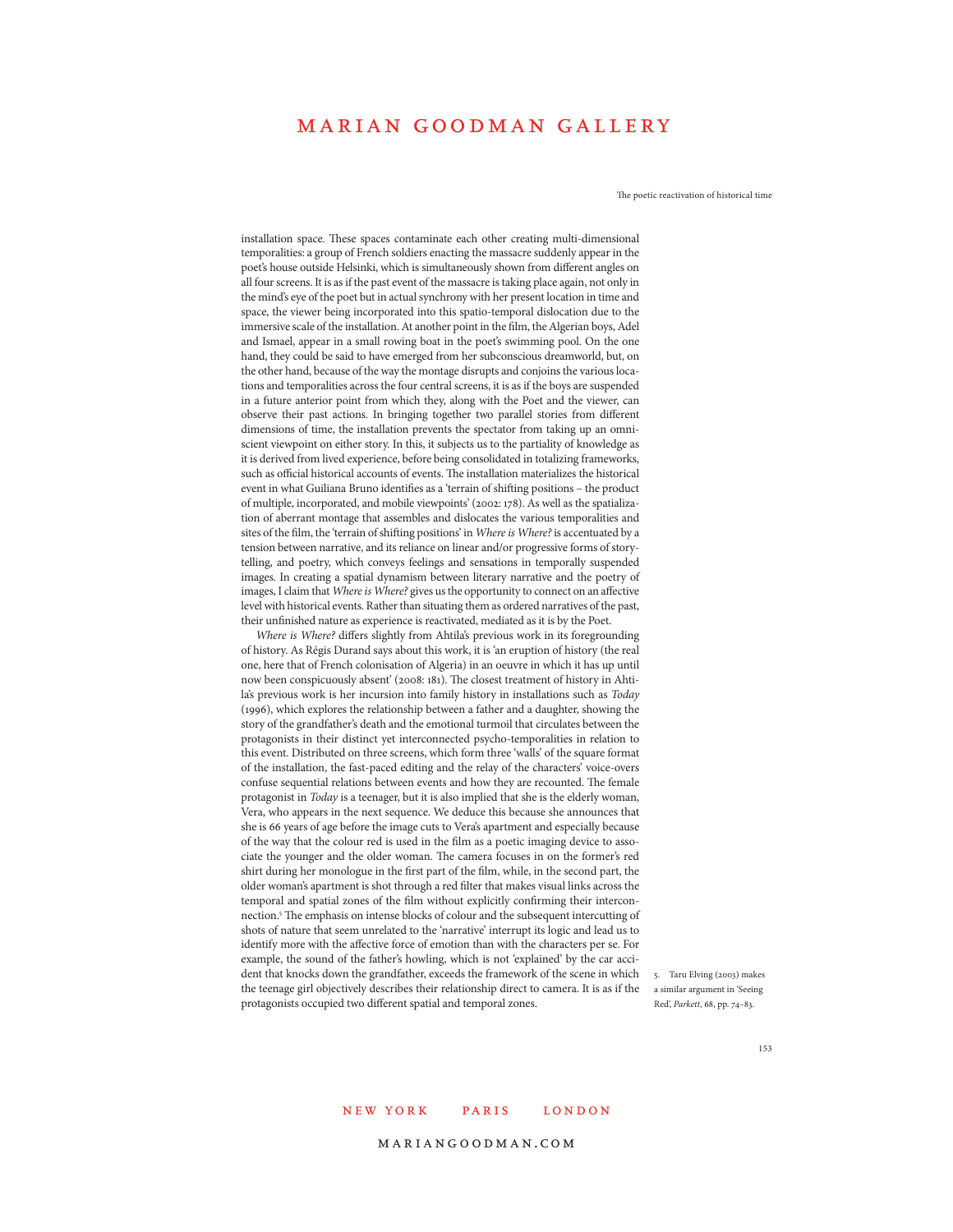### Maria Walsh

*Where is Where?* extends this experiential network of discrete moments, incorporating different geopolitical locations as well as temporal disjunctions between events that seem to be happening in the present, events from the past that are overtly staged in the present, and archival footage of the past. In its exploration of 'the plasticity of space–time through synchronic *and* diachronic organization' (Butler 2005: 7), *Where is Where?* can be aligned to the global reach of historical time in the contemporary world. It constitutes an assemblage of different but coexisting temporalities and locations.<sup>6</sup> This context is challenging for any artist, but especially for artists working with the moving image, because dominant global televisual forms tend to eradicate the heterogeneity of localized situational and temporal experience. Butler cites Marc Augé's summary of this situation:

The world that surrounds the artist and the period in which he lives reach him only as mediatised forms that are themselves effects, aspects and driving forces of the global system. That system serves as its own ideology; it functions like a set of instructions for use; it quite literally *screens* the reality for which it is substituting itself or rather whose place it is taking. The unease and disarray of artists confronted with this situation are also our own, and they tend to exacerbate those problems, and we may well wonder what we have to learn from them. (Augé in Butler 2010: 89)

Augé's reference to the screening of reality harks back to Guy Debord's *Society of the Spectacle* ([1967] 1983), whose discussion of historical and cyclical time I want to bring into a constellation with Ahtila's *Where is Where?* Much of the writing on Ahtila's work situates her attempt to deal with mediatization in terms of how she experiments with time, ordering it into non-chronological fragments, which is read in terms of Gilles Deleuze's notion of the time – image and the interstice as a cut between one image and the next that delinks the image from any logical order.7 However, I want to consider her work on time more in terms of a re-narrativizing of historical experience akin to the reclaiming of historical time called for by Debord. He calls for a society that would construct a lived relation to history in all its complexity rather than the relegation of it to the archive, which is ultimately a way of pacifying that which threatens linear time, i.e. repetition and the unfinished nature of experience. I want to suggest that, via the poet as an intercessor, Ahtila's reactivation of a past event for the present works through this aporia in a context of global migration and resurgent nationalism, in which the threat to western narratives of progress is projected onto the (nonwestern) 'other'. This makes Ahtila's choice of Fanon and Rimbaud prescient in that the former's anti-colonialism, as Butler says, retraces 'the journey, between the colonial system and a poetic phenomenology of subalternity,<sup>8</sup> while the latter's poetry operates 'between the micro-geography of embodied experience and the global scale of new world systems, the other' (2012: 183).

In order to claim that Ahtila reactivates the abstraction of historical time to engender new temporal relations to 'the other', it is firstly necessary to examine the stakes involved in Debord's concept of historical time. On the one hand, Debord states that the irreversible historical time of modernity, i.e. the perspective outside of events that sees them as teleologically progressive, is to be welcomed because it liberates us from the eternal stasis of cyclical time, the time of myth. Irreversible historical time, he says, is to be valued as it makes us aware of our mortality, whereas pre-modern cyclical time 'was the time of immobile illusion', a time akin to the temporality of childhood (Debord [1967] 1983 n.p.). (Needless to say, western civilization still sees other cultures as occupying the time of myth outside the linear time of history and politics.) However, the irony is that the potential of historical time to liberate us from what Debord considers the immobile present of cyclical time has been co-opted by capitalist structures of production and devolved

*Rethinking Film Studies*, Janet Harbord uses the term 'assemblage' to refer to the editing in mainstream cinema films by Alejandro González Iñárritu, e.g. *Babel* (2006) in which different geo-temporal locations are conjoined. This approach to global narratives also appears in Michael Haneke's *Hidden* (2005). Ahtila's editing shares this 'assemblage' principle with the proviso that in multi-screen installation different locations are presented simultaneously.

6. In *The Evolution of Film:* 

7. Alison Butler's 'Feminist film in the gallery: "If 6 was 9" (2005: 1–31), is the main reference here, but Andrew Conio in 'Eija-Liisa Ahtila: The Palpable Event', *Cinema Journal of Philosophy and the Moving Image* also applies Deleuzian conceptions of time to Ahtila's work.

8. In postcolonial theories, Subaltern identity is variously used to describe oppressed peoples who have limited or no access to cultural imperial power (Spivak 1988) or whose occupying of marginal spaces of difference allows them to subvert hegemonic power (Bhabha 1996).

#### new york paris london MIRAJA ANG PANGANGAN ANG PANGANGAN ANG PANGANGAN ANG PANGANGAN ANG PANGANGAN ANG PANGANGAN ANG PANGANGAN ANG P

### 154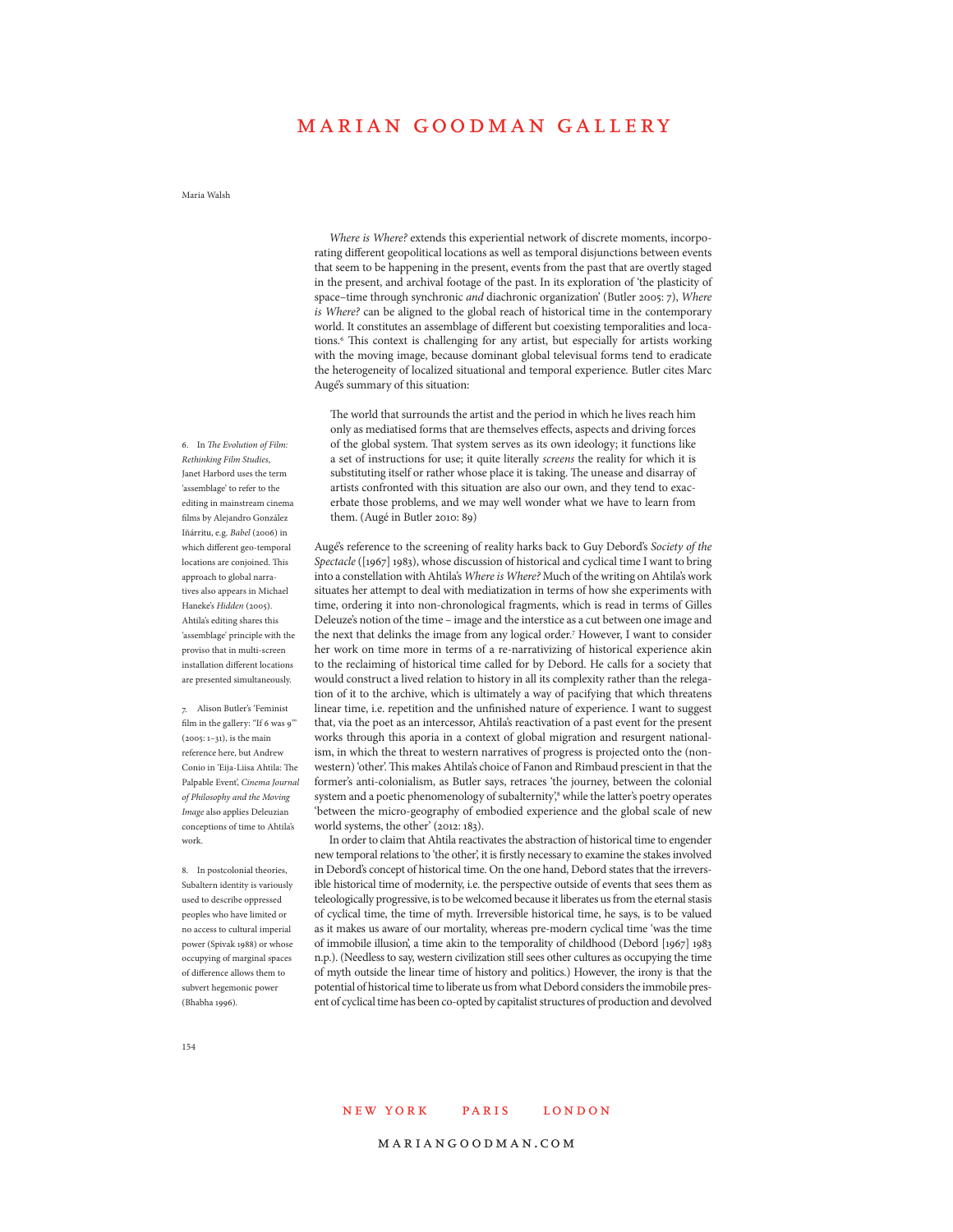The poetic reactivation of historical time

into an abstract relation to time that betrays this potential. In western civilization, we now live in another form of immobility, that of spectacular time which maintains an *illusion* (emphasis added) of change and progress, which it uses to hide the continuance of an underlying eternal stasis much worse than mythic time. 'While the earlier cyclical time had supported a growing part of historical time lived by individuals and groups, the domination of the irreversible time of production tends, socially, to eliminate this lived time' (Debord [1967] 1983 n.p.). Irreversible historical time has become so completely bound up with the economic time of production that its connection to lived experience has been severed. Appropriated by those in power to keep the rest of society in a pseudocyclical time in which repetition is hidden under the guise of progress, history is made unavailable for collective revision. As a resistance to this, Debord calls for a playful model of irreversible time, 'a model in which *independent federated times* are simultaneously present' and jostle with one another ([1967] 1983: n.p., original emphasis). The materialization of such 'independent federated times' would counter the universalized time we see in globalization, which is ordered by the interests of capital. The telling, or retelling, of stories is key to this materialization. This is where Ahtila's film comes into my argument: as a visual retelling of the past that might allow for an experiential approach to history. She reactivates the traumatic temporality of events that are unfinished as opposed to stabilizing them in the historical archive, which, in its official form, merely preserves 'the memory of the administration of society' (Debord [1967] 1983: n.p.).

If linear narrative is on the side of official history, which, to follow Debord, is kept from collective use by the vested interests of those in power, then clearly, it is necessary to work on narrative forms to release their potential for a more experiential collective memory. This ethos has characterized certain strands of avant-garde cinematic practice since the 1960s and 1970s, especially the work of Jean-Luc Godard, whose use of disjunctive montage and other strategies to make the mechanisms of illusion explicit within film narrative had an impact on Ahtila (see Iles 2003: 58–64). However, in relation to Ahtila's use of an associational dynamic between images, we might also think of Alain Resnais's use of disjunctive montage in *Hiroshima, Mon Amour* (1959), which moved between the different geopolitical landscapes of Nevers and Hiroshima to show the impossibility, yet necessity, of representing the trauma of war experience in which one encounters senseless death. Resnais's use of montage in this film has been considered to be predominantly operating on the associative mode of metaphor akin to poetry, a vertical axis of meaning in which two things enter into a relation to speak of an absent referent. For example, a close-up shot of the Japanese lover's hand segues into a shot of another hand (the German lover's) in another location and then moves to the face of the dying man, the connection between these different locales signifying that touch is always bound up with the pain of loss (Williams 1976). However, the film also operates on the horizontal axis of meaning in which one version of events is being displaced by another. Further, the disjunctive assembly of the different temporal locations in the film brings Nevers and Hiroshima, the here and there, the German lover and the Japanese lover, the then and now, into a conjunction that confuses the chronology of Nevers as the past and Hiroshima as the present (see Williams 1976: 34–39). A similar tension between the horizontal and the vertical axes of meaning in film is explored in the writings of modernist avant-garde film-maker Maya Deren, who orchestrated this kind of syncopation in her single-screen film-making where the multiple screens of Ahtila make both registers apparent simultaneously.9 In a famous 1953 symposium, Deren, while developing an equivalence between poetry and the poetic film, introduces a concept of 'verticality', an exploration at right angles to the 'horizontal' development of the narrative. She says, referring to Shakespeare,

you have the drama moving forward on a 'horizontal' plane of development, of one circumstance – one action – leading to another, and this delineates

9. Catherine Fowler refers to Deren's notion of 'vertical time' in relation to Ahtila's film *Consolation Service* (1999) in 'Room to experiment: Gallery films and vertical time from Maya Deren to Eija-Liisa Ahtila' (2004), *Screen*, 45: 4, Winter, pp. 324–43.

#### 155

### NEW YORK PARIS LONDON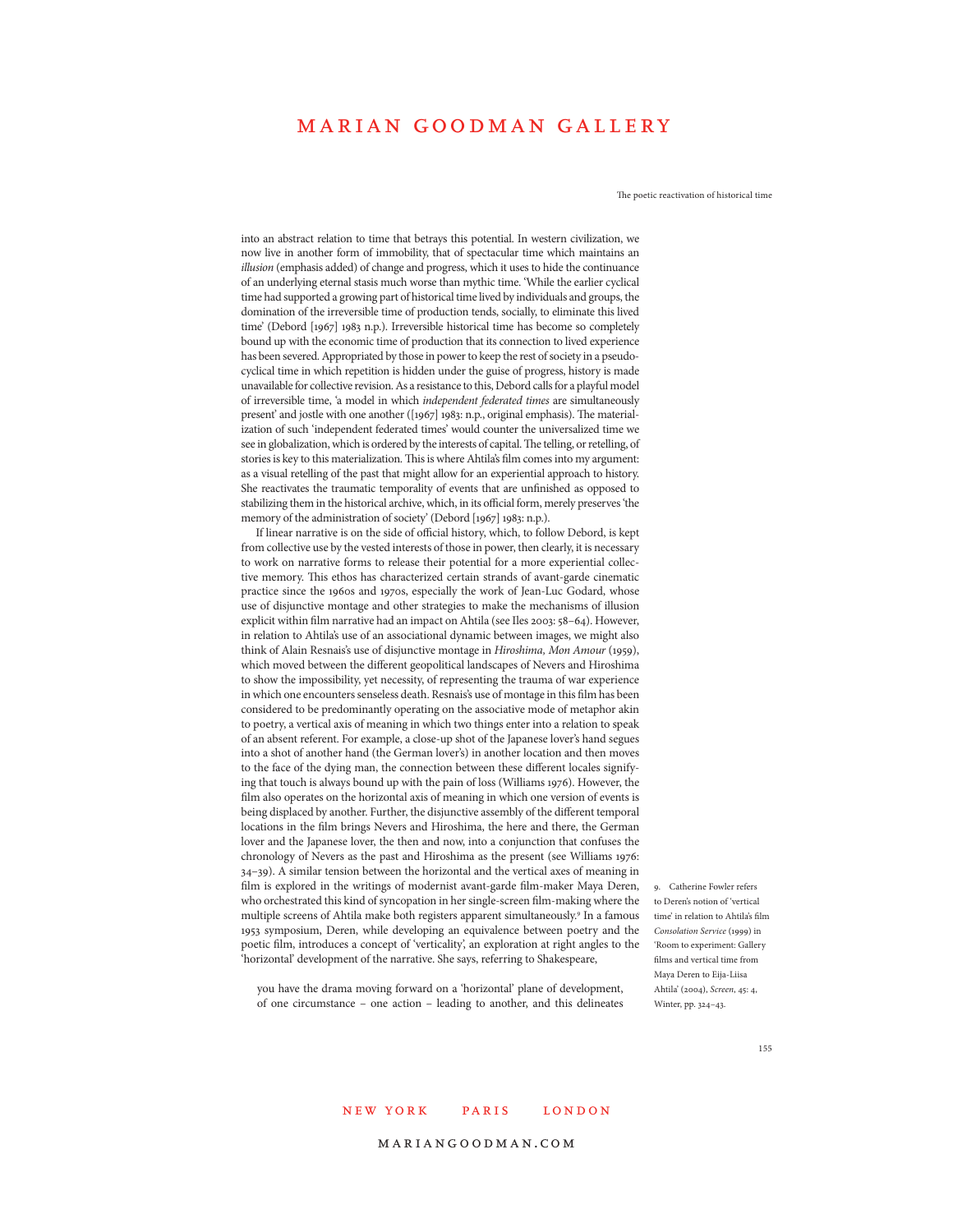Maria Walsh



Eija-Liisa Ahtila, *Where is Where? – Missä on Missä?*  (2008), six-channel projected high definition installation with eight-channel sound, 53:43 min. Courtesy of the artist and Marian Goodman Gallery. Copyright Crystal Eye, 2008.

156

### NEW YORK PARIS LONDON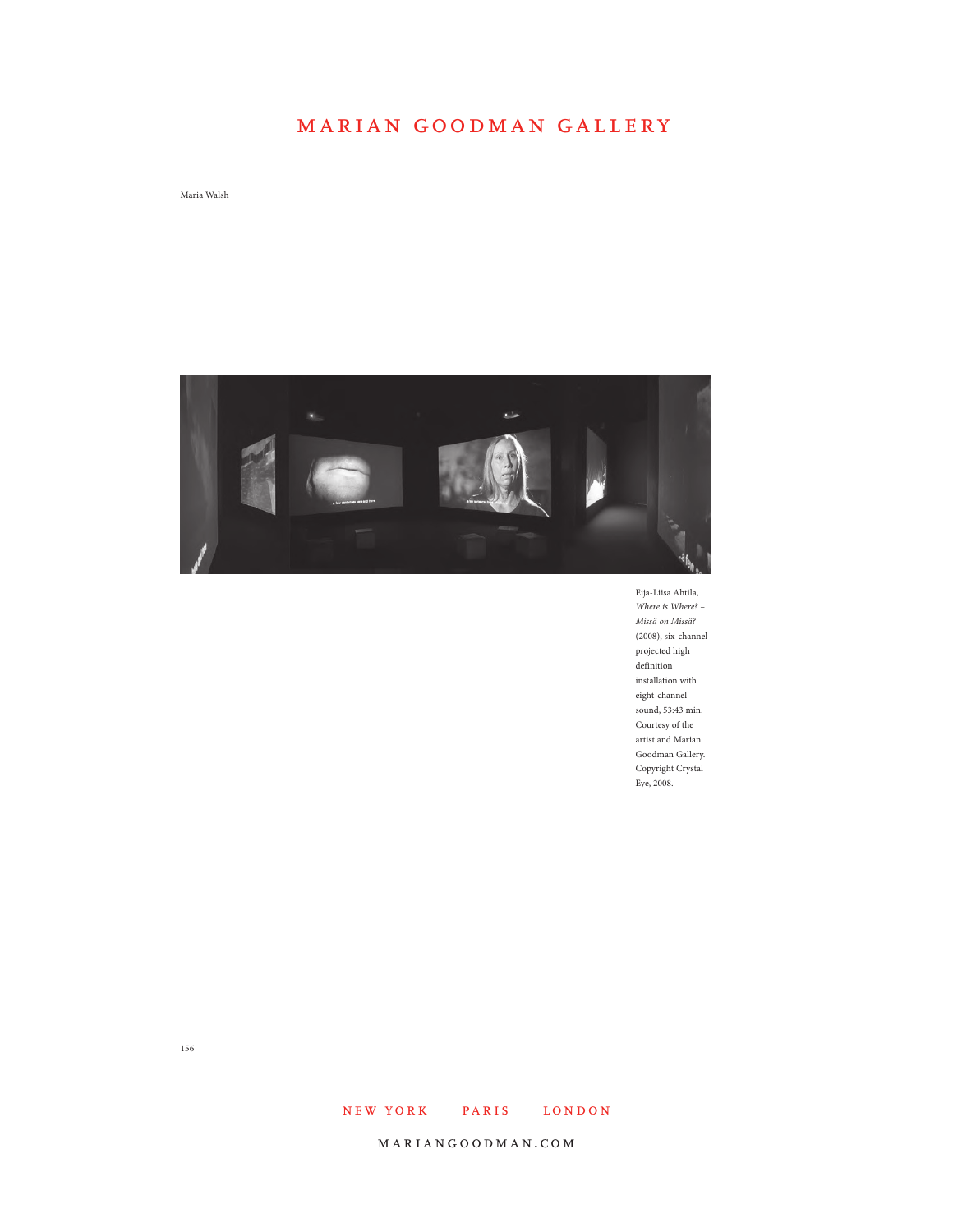The poetic reactivation of historical time

the character. Every once in a while, however, he arrives at a point of action where he wants to illuminate the meaning of this moment of drama, and, at that moment, he builds a pyramid or investigates it 'vertically'. (Deren in Sitney 1970: 174)<sup>10</sup>

#### For Deren,

the short films, to my mind, (and they are short because it is difficult to maintain such intensity for a long period of time), are comparable to lyric poems, and they are completely a 'vertical', or what I would call a poetic construct, and they are complete as such. (Deren in Sitney 1970: 174)

This mode of working allows for unconscious layers of association or submerged temporalities to come to the fore and override the rational logic of linear progression. In Ahtila's exploration of the diametric trajectories of poetry and narrative, their psycho-physiological impact is heightened by being extended into the actuality of real time and space. While, on the one hand, there is narrative progression in *Where is Where?*, on the other hand, images of nature, fragments of bodies and the repetition of primary colours, especially red, are used to build vertical registers that appear in simultaneity with this progression. In the installation, these vertical registers are almost sculpted in space as opposed to being built in the virtual paradigm of the single-screen film. In *Where is Where?*, shots of body fragments – a mouth, an eye – or shots of water in different locations are suspended in space rather than time to create 'vertical' continuums dissociated from the narrative denouement of the film. They suggest orders of time that coalesce in a chaotic present as frenzied as the dizzying movement of the sufi dancers, who are shown spinning in a sequence of shots, which intercut the two diegetic spaces near the mid-point of the film.

Prior to these shots of sufi dancers, the poet visits a Priest, and in her office another example of a 'vertical' image occurs. As the Priest rises up from her chair and flies out the door, she knocks a vase of flowers to the floor. The broken fragments are then recomposed on another screen, as if time is running backwards. Logically, time is running forwards towards the final denouement of the narrative, i.e. the interrogation of the boys by psychiatrists, but the image of the vase in a state of being shattered and recomposed remains suspended on the pivot of what Ahtila's poet refers to as 'time's both directions'. The work proposes, on the one hand, narrative as the progressive time of history, and, on the other hand, poetry as the repetition of cyclical time that returns us to the force of the past in the present. As she says in the film: 'How do you know this is not that unexpected moment in time, when timelessless and time meet. A pause, a fit of absent-mindedness, a lapse into recollection. How can you know, when you step out of the door that you are stepping into your own garden? Not into Meftah or Maroua?' (Ahtila in de Weck 2010: 58).

For Ahtila, 'the Poet's work is a metaphor for what we all somehow need to do in the present world. The name *Where is Where?* refers to how near or far things really take place – is it in our yard or thousands of kilometres away and how do we measure the distance?' (Ahtila in Bonnefoy and Bonnevie 2008: 177). Some of the most distant footage in the film is the archival grainy black and white documentary footage of the war that occasionally erupts onto the four main screens. This footage initially shows people walking through the streets in Algiers, but becomes progressively more violent, showing bombers, explosions and wounded individuals. It acts as evidence of the spectacle of war, but, paradoxically, it is harder to relate to this footage than to the artifice of the re-enactments of the massacre in the main body of the installation. Archival footage is supposedly closer to the truth of the event. Its black and white documentary graininess signifying authenticity, but, at the same time, it presents the organized by Amos Vogel'.

10. Extracts from the symposium were originally published in P. Adams Sitney (1970: 171–86), in a chapter entitled 'Poetry and film: A symposium with Maya Deren, Arthur Miller, Dylan Thomas, Parker Tyler, Chairman Willard Maas,

#### 157

### NEW YORK PARIS LONDON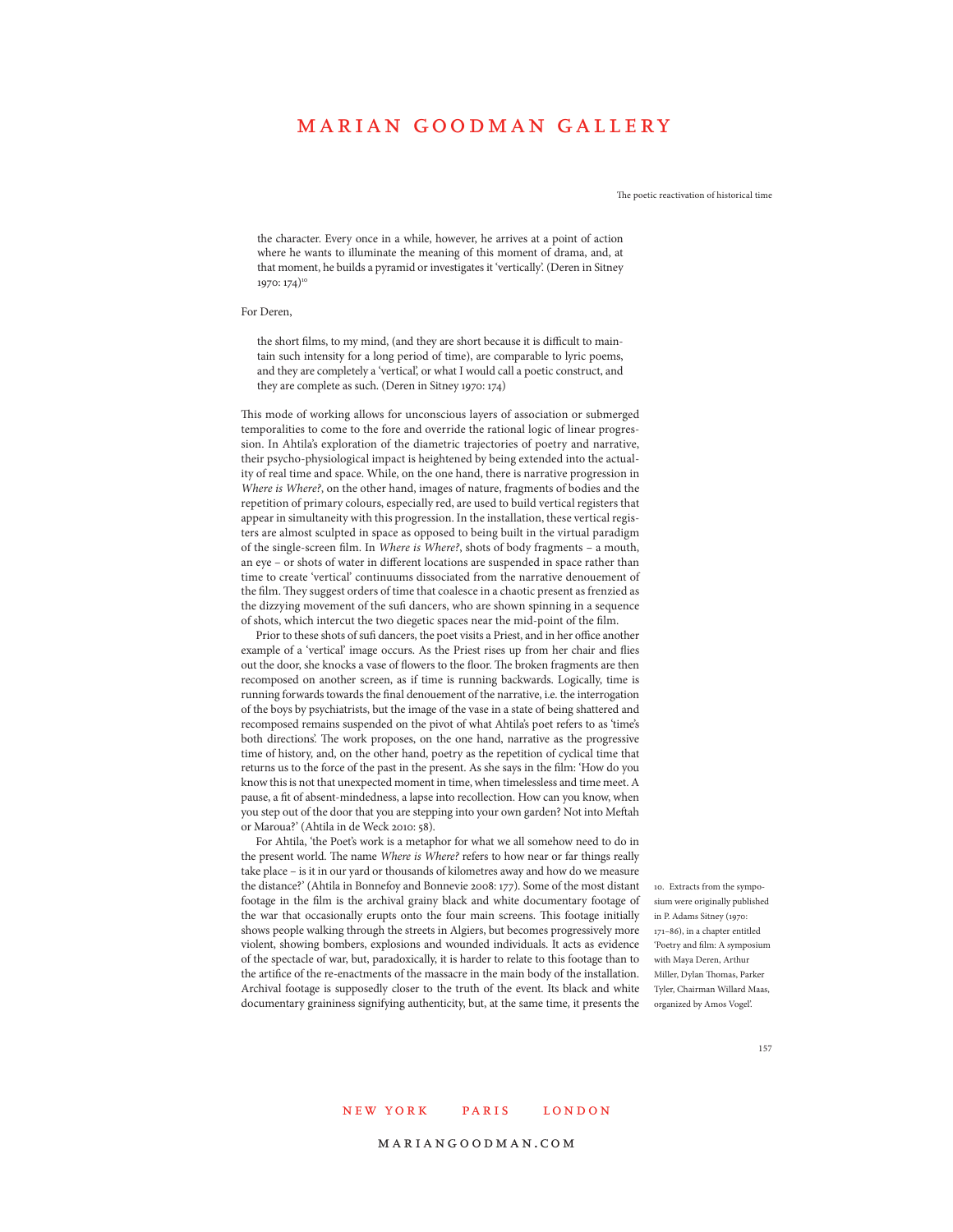### Maria Walsh

distance of a document that recedes into the past. The poet's work is to reactivate this disappearance, to give testament to the subjective disordering of experience wrought by the forces of war and killing. She stands on a stage in front of the archival footage, which continues in the background. Overwhelmed by the complexity of the crimes that she witnesses and her feelings of guilt and of being implicated in the events, the poet becomes like a seer in Deleuze's conception of time-image cinema.<sup>11</sup> The seer, suspended between perception and action, has the capacity to feel and be affected by temporalities other than the linear one of progression.

In Ahtila's meditation on the reactivation of an event from the past, it is noteworthy that the poet is a woman. For Julia Kristeva, in her 1979 essay *Women's Time*, the linear time of history is bound up with the sacrificial regulatory orders of law and production, which she identifies with Man, whereas cyclical time acknowledges intuition, repetition and reproduction, which she sees as particularly female embodiments of time. While Kristeva, like Debord, insists on the necessity of historical time to release us from the stasis of cyclical time, she also understands the importance of acknowledging the underlying temporalities of the cyclical so that they are not simply repressed and banished. Rather than reverting to an essentialist position, her point is that it is now necessary for women to 'give a language to the intrasubjective and corporeal experiences left mute by culture', which for Kristeva involves rejoining the 'archaic (mythical) memory' and 'the cyclical or monumental temporality of marginal movements' with history ([1979] 1986: 187–213, 194–95). Writing in 1979, this seems no less relevant to Ahtila's approach to her subject-matter in *Where is Where?* The poet's visionary seeing releases the submerged cyclical temporalities of traumatic experience, which is characterized by repetition, in order to turn the past into a living loss that forms a counteridentity to the supposed coherence of nationalist identities enshrined in the dust of the official archive.<sup>12</sup> In this light too, it is interesting to consider artist Shirin Neshat's film *Women without Men* (2009), which also makes a connection between a visionary woman and the tropes of cyclical time as a means of interrogating the official narrative of history. (Neshat's film, based on Shahrnush Parsipur's 1989 novel of the same name, uses the voice-over of a deceased woman, Munis, who flies through space and travels through watery landscapes to tell the repressed stories of women in relation to the 1953 coup in Iran.) The role of the poet as an intercessor, who, in contrast to the official narrative of history, excavates the past as an experiential force that continues into the present, is further theorized by Irish poet Eavan Boland. While Ireland's history of nationalism is different from Algeria's, some of what she says about the artist's role in forging an experiential relation to the past and revitalizing our sense of historical time is apropos here. For Boland,

no artist can really represent a past. They can only represent their own view of it. […] When you look closely at something like that, you realise that not only is there a difference between the past and history, but in certain circumstances a version of history can actually suppress what is really happening. (2007: 137)

Asked in an interview if she sees part of the poet's work to write about things that happen outside of recorded culture, she says that it is

on the margins, at the edges that a poet can make one kind of eco-system. […] The idea of a poetry, which can fathom silences, follow the outsider's trail that draws me in. In a country like Ireland it was possible to see the difference between the past and history – how one was official and articulate and the other was silent and fugitive. I suppose I was drawn to the past, rather than to history [...] History is the official version. It tells the story of the survivors. It is the mouthpiece of those who survive the outcome. But the past is fugitive, often

11. For Deleuze characters become seers in time–image cinema when they are overwhelmed by the perceptual phenomena they encounter, mostly in relation to the ruinous and deserted spaces left in the aftermath of World War II. See Gilles Deleuze (1989), *Cinema 2: The Time-Image*, Hugh Tomlinson and Robert Galeta (trans.), London: Athlone, p. 2.

12. My discussion of Kristeva here is influenced by my reading of Sara Beardsworth's *Julia Kristeva: Psychoanalysis and Modernity* (2004), New York: State University of New York; see especially pp. 250–57.

### 158

### NEW YORK PARIS LONDON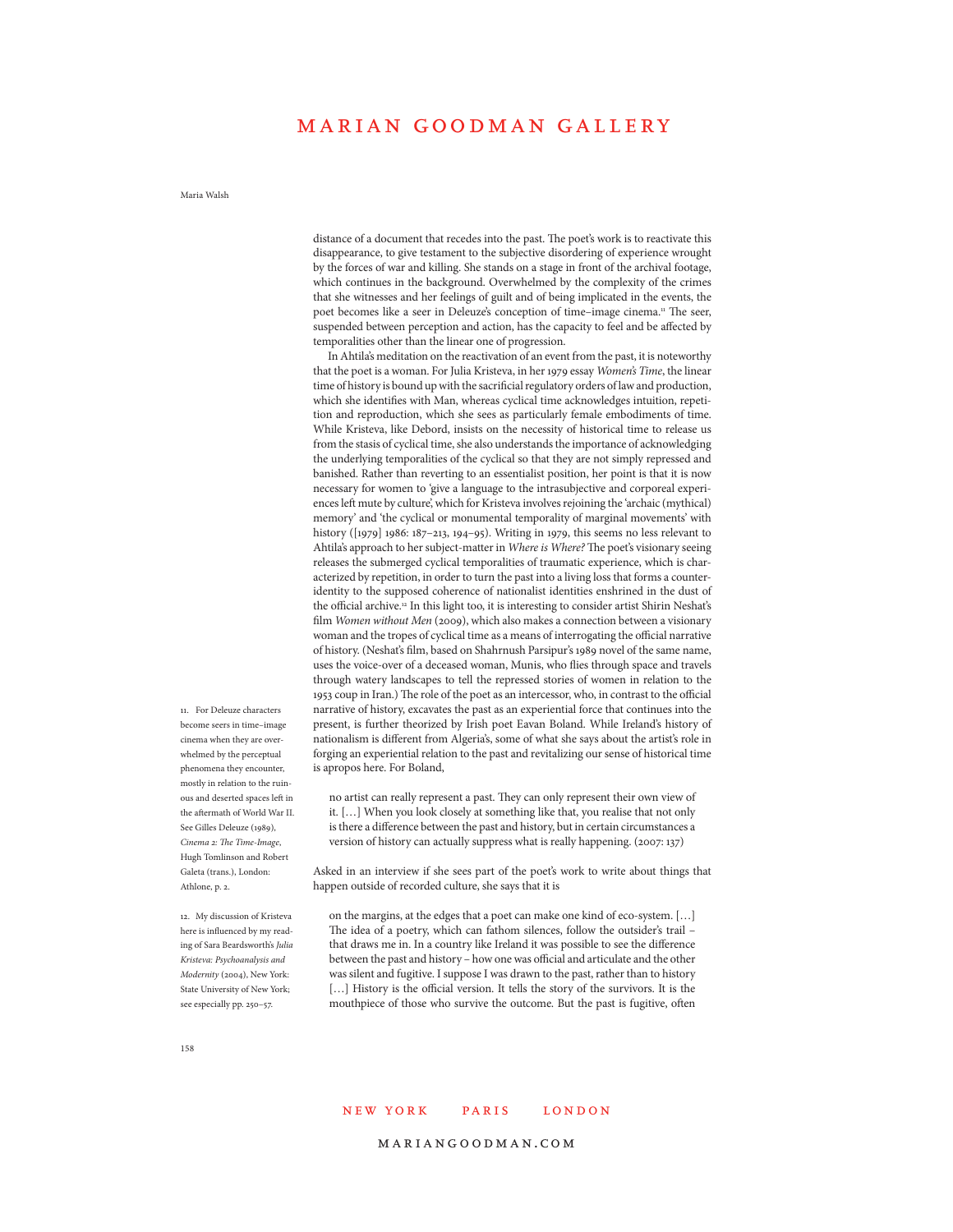The poetic reactivation of historical time

silent, filled with shadows. […] The [Irish] past is the far more interesting space to me – of whispers and shadows. (Boland 2007: 131–32, 136)

That place of whispers and shadows is the submerged cyclical temporalities that need to be acknowledged in order to militate against the relegation of the past to official ordering narratives. As Kristeva suggests, the woman poet leaps into a cyclical time that underlies official history, a time that is characterized as 'extra-subjective', cosmic, and 'susceptible to vertiginous visions' (Beardsworth 2004: 257). Ahtila's poet moves in the shadow world of dream. She submerges herself in the misty waters of this underworld space, her emergence from the water symbolic of excavating the layers of geotemporal time, which links her house and workroom to a room in a flat in Algeria and to the rugged sandy industrial landscape where the boys commit the murder. The poet's aforementioned words intercede between the past of their story and her present sense of guilt and helplessness in the face of world atrocity. However, rather than making an emotional appeal to the viewer, Ahtila uses tropes of 'post-dramatic theatre' in which characters are text bearers rather than conveyors of interior consciousness. One might expect this to be alienating, but this jolt out of empathetic projection with a character means that we can instead register the more affective forces of the film's poetic images as they unfold in the space of the installation. Addressing us direct-to-camera in a dark, minimal stage setting both at the beginning of the film in her recitation of a poem loosely based on 'Enfance', and near the end, as she recites a hymn relating to the events, the understated emotional impact of the Poet's deadpan 'acting' can be usefully associated with Brechtian principles of defamiliarization and distanciation. Contrary to common understanding, these do not rule out emotional force.13 For Brecht,

the contradiction between acting (demonstration) and experience (empathy) often leads the uninstructed to suppose that only one or the other can be manifest in the work of the actor […] In reality it is a matter of two mutually hostile processes, which fuse in the actor's work […] his particular effectiveness comes from the tussle and tension of the two opposites and also from their depth. (1974: 277–78)

To great effect, Ahtila uses the tropes of Brecht's epic theatre in which the 'text' leaves gaps and spaces for the spectator to enter and piece the work together, as I am doing here. While the poet continues her ambiguous meditation on time and atrocity, the camera pans over empty chairs, which repeat across the screens. We entertain the possibility that these chairs stand as on-screen surrogates for us the off-screen audience and that we are thereby being invited to pass judgment on, or offer forgiveness to the boys for their crimes and to humanity as a whole.

This invitation to the viewer is made more explicit in the final concentration of the narrative on the Fanon story, re-enacted by two boys and a group of three psychiatrists. The poet shifts to the background, her excavation complete, 'and what the boys say and the inevitability of what they did – with its cause and consequences – take centre stage' (Ahtila 2008: 186). This is one of the few times where all four screens are in synchrony, as if having gone through the concatenation of marginal moments and poetic events, the centrality of the narrative returns centre stage. Our location as viewers, surrounded by their questioning gazes, entails that we too become witnesses, compelled to understand the event yet failing to penetrate the boys' matter-of-factness about their crime. The final words of the narrative are uttered by one of the boys, Adel: 'Anyhow, I killed him. Now, you do what you have to do', changing the ending of Fanon's 'Well, there you are […]' but keeping the matter-of-fact approach to their act as an inevitable consequence of war. The boys seem to occupy a zone of the living dead, which is a common outcome of war trauma. As spectators, we do not know how to respond to this exposure

13. In Brecht's appendices to 'A short organum for the theatre' he claims that while the text may have given rise to the misunderstanding that he was advocating a total avoidance of identification with the character by adopting a presentational mode of delivery, he was actually aiming at 'truly rending contradiction between experience and portrayal, empathy and demonstration, justification and criticism' (Brecht 1974: 277).

159

### NEW YORK PARIS LONDON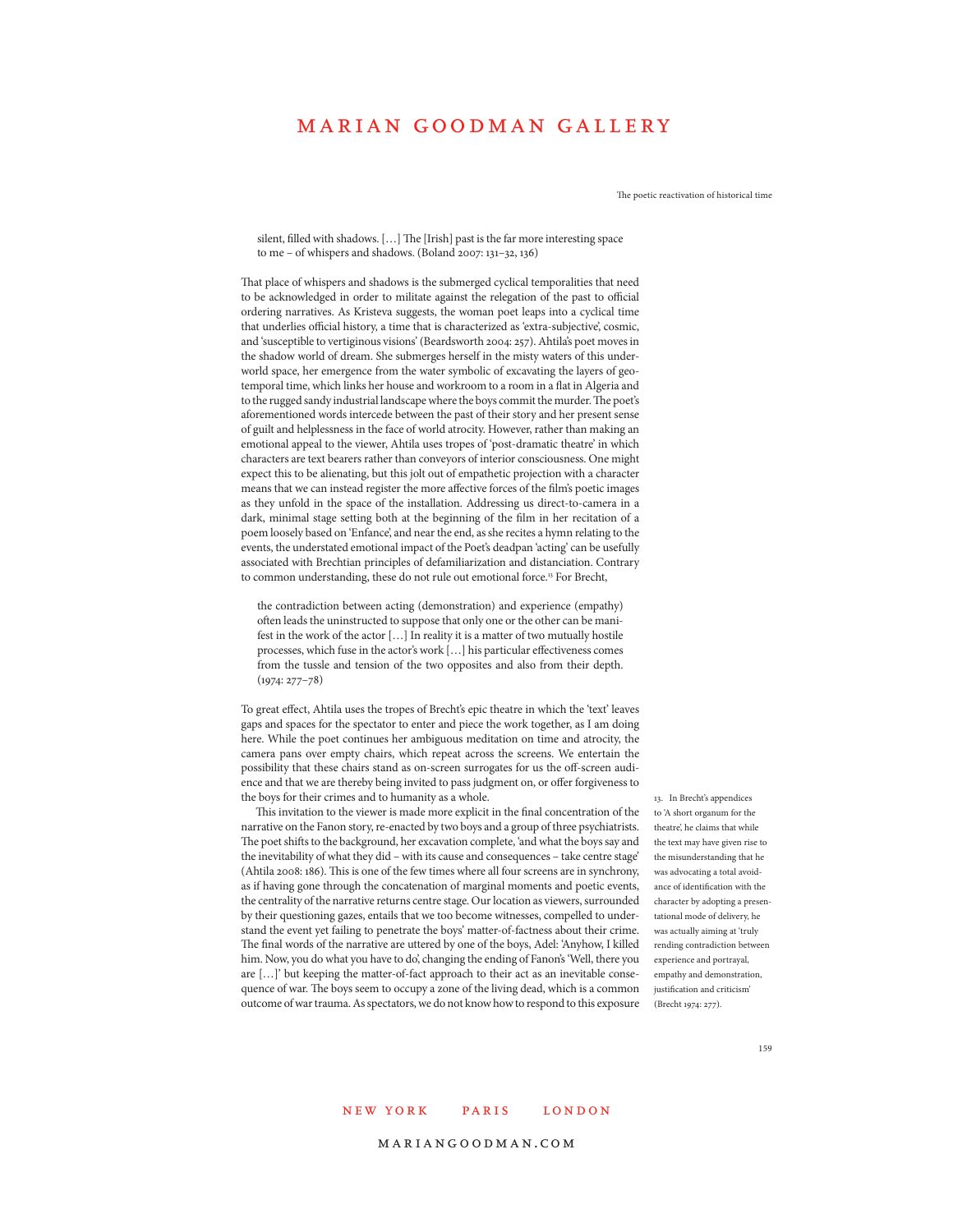### Maria Walsh

of the limit of life, but perhaps Ahtila gives us an image in which we can linger in the gap between knowledge and understanding, the gap between what we can put into the order of a coherent narrative, and what we can intuit of the unspoken, submerged aspects of experiences such as oppression and war trauma. This is not going to change the world or resolve the incomprehensible nature of trauma, and the ensuing damage it wreaks. However, as Boland states in relation to the purpose of poetry in the world: 'there's no doubt that when a poem records a life, or a detail, or an experience, it also dignifies it through that continuing conversation with memory and comprehension. [...] Poems humanize people' (2007: 135). Rather than a stabilizing of the past in the coherent narrative form of linear historical discourse, Ahtila, through film images that operate on the horizontal and vertical planes of 'the cinema of exhibition', excavates submerged temporalities. The work enables us to forge an embodied, affective relation to history, one in which the repetitions of cyclical time are not denied and repressed but are remembered as an active legacy in the present. In bringing here and there into a constellation, *Where is Where?* remembers the killing of children.

| Ahtila, E.-L. (2012), 'What is the first image? Eija-   |   |
|---------------------------------------------------------|---|
| Liisa Ahtila in conversation with Lena Essling',        | F |
| in L. Essling (ed.), Eija-Liisa Ahtila: Parallel        |   |
| Worlds, Kiasma, Helsinki: Steidl, pp. 23-36.            |   |
| Bhabha, H. K. (1996), 'Unsatisfied: notes on            | F |
| vernacular cosmopolitanism', in L. Garcia-              |   |
| Moreno and P. C. Pfeiffer (eds), Text and               | П |
| Nation: Cross-Disciplinary Essays on Cultural           |   |
| and National Identities, Columbia, SC:                  |   |
| Camden House, pp. 191-207.                              | K |
| Boland, E. (2007), Eavan Boland Sourcebook (Jody        |   |
| Allen Randolph (ed.), Manchester: Carcanet              |   |
| Press.                                                  | R |
| Bonnefoy, F. and Bonnevie, C. (eds) (2008), Eija-       |   |
| Liisa Ahtila, Ostfildern: Hatje Cantz.                  |   |
| Brecht, B. (1974), 'A short Organum for the theatre',   |   |
| in John Willett (ed. and trans.), Brecht on             |   |
| Theatre: The Development of an Aesthetic,               | S |
| London: Eyre Methuen.                                   |   |
| Bruno, G. (2002), Atlas of Emotion: Journeys in Art,    |   |
| Architecture, and Film, New York: Verso.                |   |
| Butler, A. (2005), 'Feminist film in the gallery: "If 6 |   |
| was 9", Camera Obscura: Feminism, Culture,              |   |
| and Media Studies, 20: 1, 58, pp. 1-31.                 | S |
| (2010), 'Must this be the place?', in Z. A. de          |   |
| Weck (ed.), Eija-Liisa Ahtila: Where is Where?,         |   |
| London: Koenig Books, pp. 88-92.                        |   |
| Debord, G. ([1967] 1983), Society of the Spectacle,     | V |
| Detroit: Black & Red.                                   |   |
| Durand, R. (2008), 'Where is Where? as                  |   |
| "Atmospheric Drama", in F. Bonnefoy and C.              | C |
| Bonnevie (eds), Eija-Liisa Ahtila, Ostfildern:          | Г |
| Hatje Cantz, pp. 180-84.                                | E |
| Elving, T. (2003), 'Seeing Red', Parkett, 68,           | A |
| pp. 74-83.                                              | p |

Fanon, F. (1963), *The Wretched of the Earth*, Jean-

Paul Sartre, preface, Constance Farrington (trans.), Grove Press: New York, pp. 270–72. Fowler, C. (2004), 'Room for experiment: Gallery films and vertical time from Maya Deren to Eija Liisa Ahtila', *Screen*, 45: 4, Winter, pp. 324–43. Harbord*,* J. (2007), *The Evolution of Film: Rethinking Film Studies*, Polity Press.

- Iles, C. (2003), 'Thinking in film: Eija-Liisa Ahtila in conversation with Chrissie Iles', *Parkett*, 68, pp. 58–64.
- Kristeva, J. ([1979] 1986), 'Women's time', in Toril Moi (ed.), *The Kristeva Reader*, Columbia University Press, pp. 187–213.
- Royoux, J.-C. (1999), 'Remaking cinema', in J. Guldemond and M. Bloemheuvel (eds), *Cinéma, Cinéma: Contemporary Art and the Cinematic Experience*, Eindhoven: Stedelijk van Abbemuseum, pp. 21–27.
- Sitney, P. A. (ed.) (1970), 'Poetry and film: A symposium with Maya Deren, Arthur Miller, Dylan Thomas, Parker Tyler, Chairman Willard Maas, Organized by Amos Vogel', in P. A. Sitney (ed.), *Film Culture Reader*, New York: Praeger Publishers, pp. 171–86.
- Spivak, G. C. (1988), 'Can the Subaltern Speak?' in C. Nelson and L. Grossberg (eds), *Marxism and the Interpretation of Culture*, Urbana, IL: University of Illinois Press, pp. 271–313. Williams, L. (1976), 'Hiroshima and Marienbad:
- Metaphor and Metonymy', *Screen*, 17: 1, pp. 34–39.

#### contributor details

Dr. Maria Walsh is Senior Lecturer in Art History and Theory at Chelsea College of Arts, University of the Arts London. She has published a number of essays on artists' film and cinema in journals including *Screen,* 

### NEW YORK PARIS LONDON